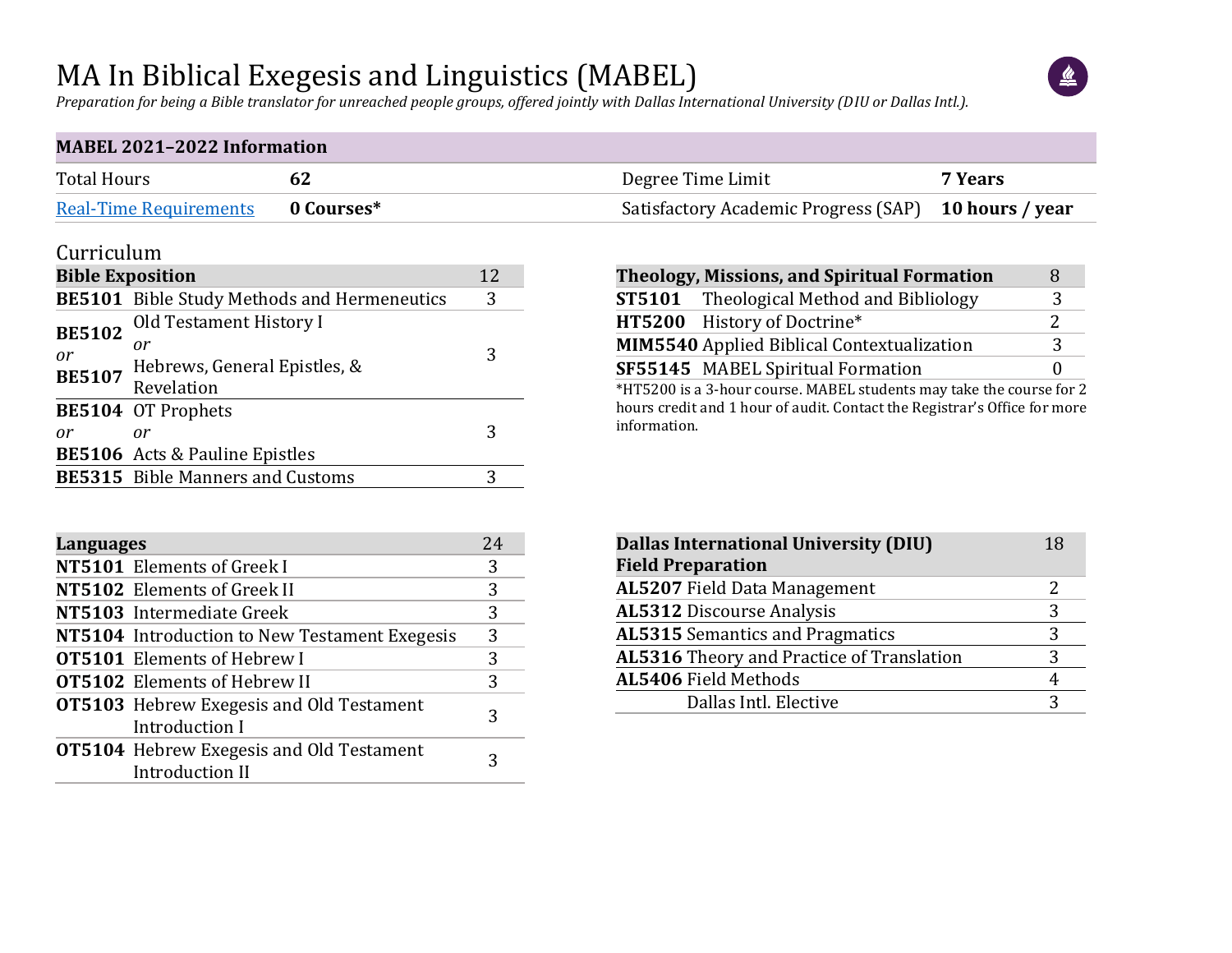

# DALLAS THEOLOGICAL SEMINARY

Degree Plan: MABEL 2-year Plan (w/out Prerequisites)

|                                         |                                             | Fall                                         | $\Delta$ | $\Box$                                   |                              | Spring                       | $\Delta$       | $\square$ | Summer<br>$\Delta$                                                                                                                                                  |  | $\boxed{\square}$ |  |
|-----------------------------------------|---------------------------------------------|----------------------------------------------|----------|------------------------------------------|------------------------------|------------------------------|----------------|-----------|---------------------------------------------------------------------------------------------------------------------------------------------------------------------|--|-------------------|--|
| Year                                    | Dallas Intl. University (DIU) prerequisites |                                              |          | AL5207                                   | <b>Field Data Management</b> | $\overline{2}$               |                |           |                                                                                                                                                                     |  |                   |  |
| <b>Dallas</b><br>Intl.                  |                                             | (if needed).                                 | AL5406   | <b>Field Methods &amp;</b><br>Linguistic | $\overline{4}$               |                              |                |           |                                                                                                                                                                     |  |                   |  |
|                                         |                                             | 15 undergraduate credit hours (4 courses).   |          |                                          | AL5312                       | <b>Discourse Analysis</b>    | 3              |           |                                                                                                                                                                     |  |                   |  |
|                                         |                                             | Prerequisites cannot be completed in one     |          | Elective (DIU/GIAL)                      | 3                            |                              |                |           |                                                                                                                                                                     |  |                   |  |
|                                         |                                             | semester.                                    |          |                                          |                              | Total                        | 12             |           | Total                                                                                                                                                               |  |                   |  |
|                                         | <b>NT5101</b>                               | <b>Elements of Greek I</b>                   | 3        |                                          | <b>NT5102</b>                | <b>Elements of Greek II</b>  | 3              |           |                                                                                                                                                                     |  |                   |  |
|                                         | OT5101                                      | <b>Elements of Hebrew I</b>                  | 3        |                                          | <b>OT5102</b>                | <b>Elements of Hebrew II</b> | 3              |           | *BE5315 is offered in the fall                                                                                                                                      |  |                   |  |
| Year                                    | <b>BE5315</b>                               | <b>Bible Manners and</b><br>Customs*         | 3        |                                          | <b>BE5101</b>                | <b>Bible Study Methods</b>   | 3              |           | semester of even numbered years.<br>MIM5540 is a fall only course.                                                                                                  |  |                   |  |
| $\overline{2}$<br><b>DTS</b>            | <b>MIM5540</b>                              | <b>Applied Biblical</b><br>Contextualization | 3        |                                          | <b>BE5102</b>                | OT History I (or BE5107)     | 3              |           | HT5200 is a 3-credit hour course<br>but is only required for 2-hours in<br>the MABEL.                                                                               |  |                   |  |
|                                         | SF5145-1                                    | <b>Spiritual Formation</b>                   |          |                                          | SF5145-2                     | <b>Spiritual Formation</b>   |                |           |                                                                                                                                                                     |  |                   |  |
|                                         |                                             | Total                                        | 12       |                                          |                              | Total                        | 12             |           |                                                                                                                                                                     |  |                   |  |
|                                         | <b>NT5103</b>                               | <b>Intermediate Greek</b>                    | 3        |                                          | NT5104                       | <b>NT Exegesis</b>           | 3              |           |                                                                                                                                                                     |  |                   |  |
| Year                                    | <b>OT5103</b>                               | <b>Hebrew Exegesis</b>                       | 3        |                                          | <b>OT5104</b>                | <b>Hebrew Exegesis II</b>    | $\overline{3}$ |           |                                                                                                                                                                     |  |                   |  |
| $\overline{3}$                          | ST5101                                      | <b>Theological Method</b>                    | 3        |                                          | <b>HT5200</b>                | <b>History of Doctrine</b>   | $\overline{2}$ |           |                                                                                                                                                                     |  |                   |  |
| <b>DTS</b>                              | <b>BE5104</b>                               | OT Prophets (or<br><b>BE5106)</b>            | 3        |                                          |                              |                              |                |           |                                                                                                                                                                     |  |                   |  |
|                                         |                                             | Total                                        | 12       |                                          |                              | Total                        | 8              |           | Total                                                                                                                                                               |  |                   |  |
| Year<br>$\overline{4}$<br><b>Dallas</b> | AL5315                                      | Semantics and<br>Pragmatics                  | 3        |                                          |                              |                              |                |           | ** AA5151 not required for MABEL. This<br>course and an additional 3-hour DIU<br>elective with comprehensive exams is<br>required for the MA in Applied Linguistics |  |                   |  |
|                                         | AL5316                                      | Theory & Practice of<br><b>Translation</b>   | 3        |                                          |                              |                              |                |           |                                                                                                                                                                     |  |                   |  |
| Intl.                                   | AA5151                                      | <b>Cross-Cultural Teaching</b><br>Seminar**  |          |                                          |                              |                              |                |           | at Dallas Intl.                                                                                                                                                     |  |                   |  |
|                                         |                                             | Total                                        |          | $\overline{7}$                           |                              | Total                        |                |           | Total                                                                                                                                                               |  |                   |  |

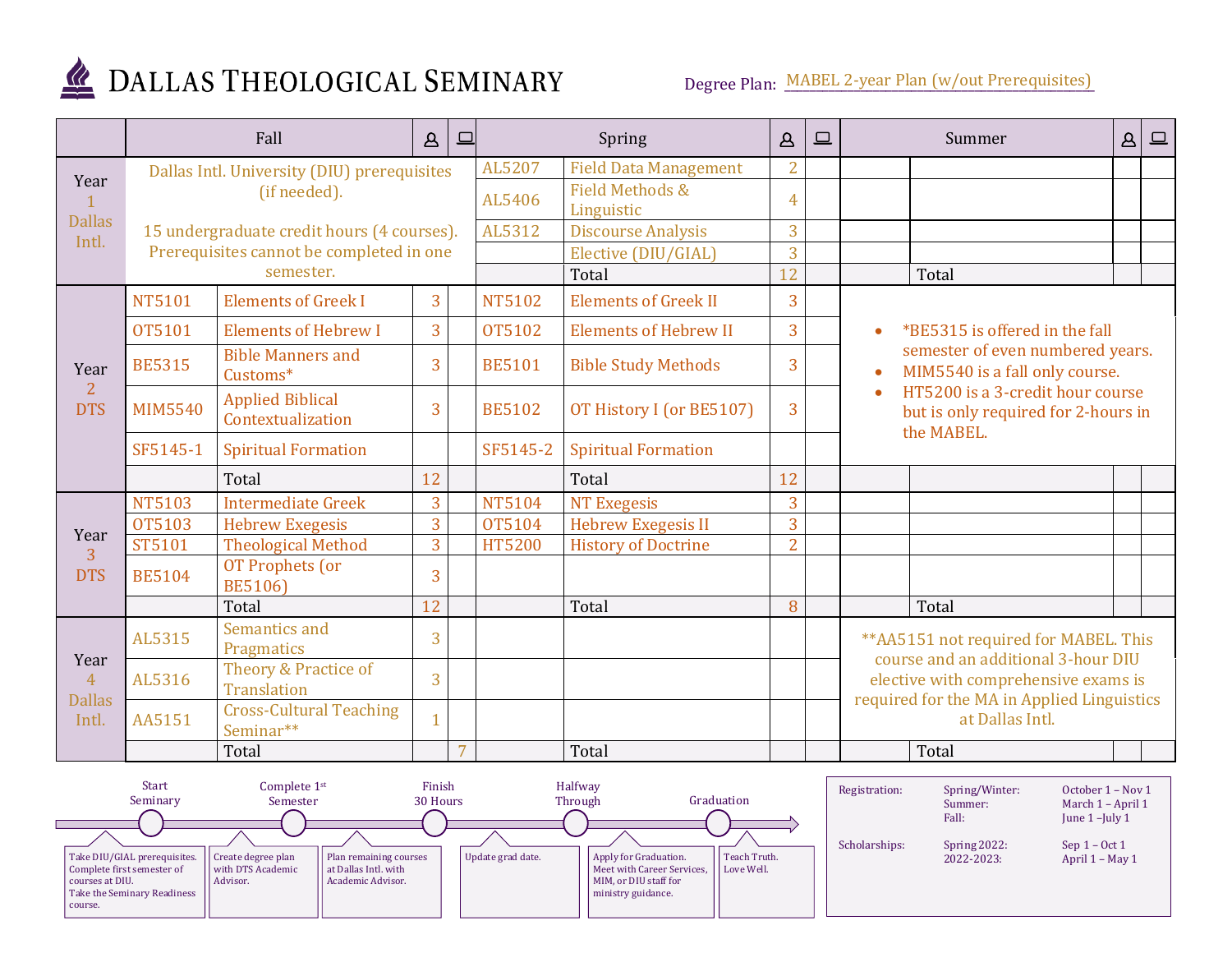

## DALLAS THEOLOGICAL SEMINARY

|                            |                | Fall                                         | $\Delta$       | $\square$ |               | Spring                                      | $\Delta$       | $\square$ | Summer<br>$\qquad \qquad \Box$<br>Δ                                                        |
|----------------------------|----------------|----------------------------------------------|----------------|-----------|---------------|---------------------------------------------|----------------|-----------|--------------------------------------------------------------------------------------------|
| Year<br><b>DTS</b>         | <b>NT5101</b>  | <b>Elements of Greek I</b>                   | 3              |           | <b>NT5102</b> | <b>Elements of Greek II</b>                 | 3              |           |                                                                                            |
|                            | <b>OT5101</b>  | <b>Elements of Hebrew I</b>                  | 3              |           | OT5102        | <b>Elements of Hebrew II</b>                | 3              |           | *BE5315 is offered in the fall                                                             |
|                            | <b>BE5315</b>  | <b>Bible Manners and</b><br>Customs*         | 3              |           | <b>BE5101</b> | <b>Bible Study Methods</b>                  | 3              |           | semester of even numbered years.<br>MIM5540 is a fall only course.                         |
|                            | <b>MIM5540</b> | <b>Applied Biblical</b><br>Contextualization | 3              |           | <b>BE5102</b> | OT History I (or BE5107)                    | 3              |           | HT5200 is a 3-credit hour course but<br>is only required for 2-hours in the<br>MABEL.      |
|                            | SF5145-1       | <b>Spiritual Formation</b>                   |                |           | SF5145-2      | <b>Spiritual Formation</b>                  |                |           |                                                                                            |
|                            |                | Total                                        |                | 12        |               | Total                                       |                | 12        |                                                                                            |
|                            | <b>NT5103</b>  | <b>Intermediate Greek</b>                    | 3              |           | <b>NT5104</b> | NT Exegesis                                 | 3              |           |                                                                                            |
| Year                       | OT5103         | <b>Hebrew Exegesis</b>                       | 3              |           | OT5104        | <b>Hebrew Exegesis II</b>                   | 3              |           |                                                                                            |
| $\overline{2}$             | ST5101         | <b>Theological Method</b>                    | 3              |           | <b>HT5200</b> | <b>History of Doctrine</b>                  | $\overline{2}$ |           |                                                                                            |
| <b>DTS</b>                 | <b>BE5104</b>  | OT Prophets (or BE5106)                      | 3              |           |               |                                             |                |           |                                                                                            |
|                            |                | Total                                        |                | 12        |               | Total                                       |                | 8         | Total                                                                                      |
|                            | AL5207         | <b>Field Data Management</b>                 | $\overline{2}$ |           | AL5315        | <b>Semantics and Pragmatics</b>             | 3              |           | ** AA5151 not required for MABEL. This                                                     |
| Year<br>3<br><b>Dallas</b> | AL5406         | Field Methods & Linguistic                   |                |           | AL5316        | Theory & Practice of Transl.                | 3              |           | course and an additional 3-hour DIU elective                                               |
|                            | AL5312         | <b>Discourse Analysis</b>                    | 3              |           | AA5151        | <b>Cross-Cultural Teaching</b><br>Seminar** |                |           | with comprehensive exams are required for<br>the MA in Applied Linguistics at Dallas Intl. |
| Intl.                      |                | Elective (DIU/GIAL)                          | 3              |           |               |                                             |                |           |                                                                                            |
|                            |                |                                              |                | 12        |               | Total                                       |                | 7         | Total                                                                                      |